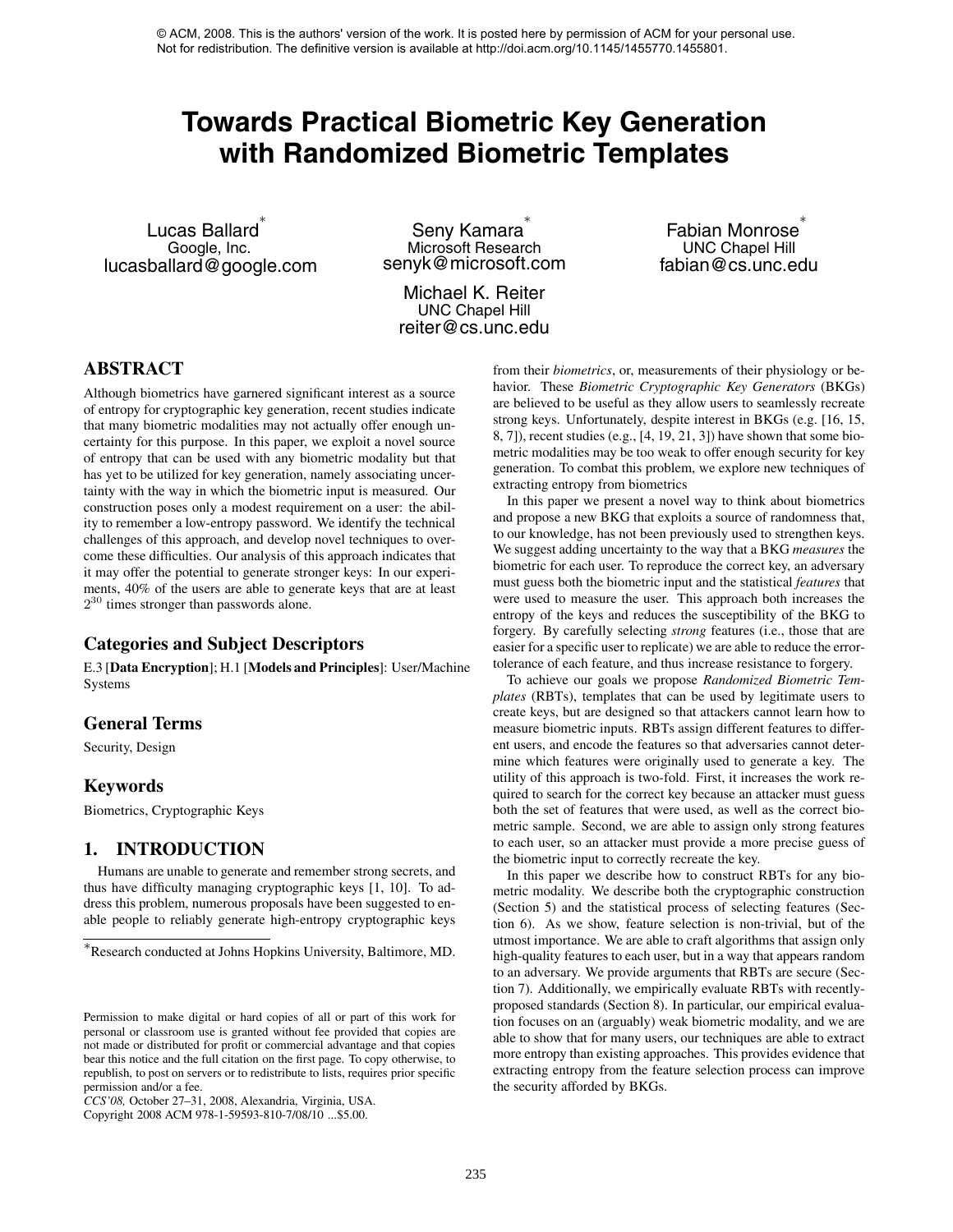# **2. RELATED WORK**

Cryptographic keys can be derived from any number of biometric *modalities*. For instance, one can collect biometric readings of an iris [11], fingerprints [18, 20], or the geometry of a face. These are examples of *physiological* biometrics as they measure concrete aspects of a person's biological traits. *Behavioral* biometrics, on the other hand, measure how people perform actions. For example, one could exploit properties of how a phrase is spoken [15] or written [22], and even how people think. Behavioral biometrics are attractive for key generation because while physiological biometrics cannot change, behavioral biometrics change with the action that is performed. This allows users to create different keys.

Monrose et al. proposed the first practical system that uses behavioral (versus physiological) biometrics in key generation [16]. Their technique uses keystroke latencies to increase the entropy of standard passwords. They show that their system yields keys that are at least as strong as the password alone, and in some instances their approach increases the workload of an attacker by a multiplicative factor of  $2^{15}$ . The construction makes the important distinction of identifying which features, in this case, which keystroke latencies, are useful (i.e., "distinguishing") for a specific user, and which are not. To do so, it sets a global threshold for each feature, and extracts a bit for each user by assigning a 0 or 1 if her measurements are consistently below or above that threshold. If the user does not provide measurements that fall consistently on one side of the threshold, then the system ignores that feature for that user.

RBTs are outwardly similar to the constructions of Monrose et al., although they offer several advantages. First, although our approach also uses quantization for error correction, we partition the range of each feature into more than two segments, and hence we can achieve higher entropy rates and lower False Accept Rates. Second, our notion of a "distinguishing" feature (i.e., the features that we choose to assign to each user) is more flexible. We assign a feature to a user if she can reliably repeat that feature, even if the mean value falls anywhere in the feature's range. By contrast, the construction of Monrose et al. ignores features that can be repeated reliably, but whose mean falls directly on the global threshold. Finally, our approach is based on block ciphers and hash functions, which are more computationally efficient than the number theoretic primitives that were used in that work.

There has also been work in "Fuzzy Cryptography." The idea of Fuzzy Cryptography was first introduced by Juels and Wattenberg [13], who describe a commitment scheme that supports noisetolerant decommitments. Further work included a Fuzzy Vault [12], which was later classified as an instance of a Secure Sketch, which can be used to build a Fuzzy Extractor [8, 6]. Fuzzy Extractors treat biometrics as high-entropy, error-prone sources and apply errorcorrection algorithms and randomness extractors to generate strings that are close to random. As opposed to fuzzy extractors, which distill the entropy of a biometric, our approach can be seen as distilling the entropy of the biometric *and* the features used to measure it.

Recently we proposed techniques to evaluate BKGs. We examined the common practice of using weak forgeries to analyze BKGs [4] and advocated using more realistic "trained" forgers to provide a better estimate of security. We also explored "generative algorithms" as a way of using partial knowledge about a target user's biometric to create forgeries. Finally, we described a set of necessary security requirements and proposed an algorithm that probabilistically enumerates a key space to quickly find a user's key [3]. In this work we adopt the same methodologies, and provide arguments that our construction meets the necessary security requirements. We also empirically evaluate RBTs against trained forgers, generative algorithms, and our search algorithm.

# **3. BIOMETRICS AND KEY GENERATION**

To generate a key, a user's biometric is measured as one or more digital signals, which are processed by  $n$  statistical functions, or *features*  $(\phi_1, \ldots, \phi_n)$ . For a biometric to be useful for key generation, the signals, and consequently the output of the features, must vary across the population. Additionally, the signals themselves can often differ between measurements of the same user. This variation is due to the natural inconsistencies inherent to human physiology or behavior. However, since cryptography requires keys to be regenerated precisely, the biometrics must be error-corrected to consistent values. Simple quantization has been shown to be useful for voice and handwriting applications [16, 22, 7].

BKGs error-correct the output of features and create cryptographic keys. This is typically accomplished with two algorithms: an *enrollment* algorithm and a *key generation* algorithm.

- Enroll $(\beta_1, \ldots, \beta_\ell, \pi)$ : The enroll algorithm is a probabilistic algorithm that accepts as input a number of biometric samples  $(\beta_1, \ldots, \beta_\ell)$ , and potentially an extra source of randomness  $(\pi)$ , and outputs a template  $(T)$  and a cryptographic key (K). In the event that  $\beta_1, \ldots, \beta_\ell$  do not meet some predetermined criteria, the enroll algorithm might output the failure symbol ⊥.
- KeyGen( $\beta$ ,  $\pi$ , T): The key generation algorithm accepts as input one biometric sample  $(\beta)$ , potentially an extra source of randomness  $(\pi)$ , and a template  $(T)$ . The algorithm outputs either a cryptographic key  $(K)$ , or the failure symbol  $\perp$  if the provided biometric sample cannot be used to create a key.

To see how a BKG might work in practice, consider an example where a BKG-derived key is used for laptop file encryption. Here, a user first supplies a password  $\pi$  and number of biometric samples to the BKG. The enrollment algorithm processes the samples to establish a "normal" profile for the user, and then outputs a template—which depends on both these samples and  $\pi$ —and a cryptographic key. The laptop encrypts the file with the key and stores the ciphertext, along with the template. Of course,  $\pi$ , the key, and the enrollment samples are then purged from the system. Later, when the user wishes to decrypt the file, she provides a password  $\pi'$  and a new biometric sample to the laptop, which provides these and the stored template to the key generation algorithm. If  $\pi' = \pi$  and the new sample is similar to the ones provided during enrollment, then the key output by the key generation algorithm will be the same as the one used to encrypt the original file. The new key can then be used to decrypt the ciphertext file.

### **3.1 Security Requirements**

It should be apparent from this discussion that the security of this approach relies on several assumptions. First of all, it is assumed that the user's biometric samples are not easily replicated by others. That is, the biometric should be difficult to forge, or otherwise predict using *auxiliary information*. Auxiliary information is any public information that is available to an attacker, such as other users' biometrics, templates, or keys. If this is not the case, an attacker can subvert the BKG by running KeyGen with the stored template and replicated biometric input to extract the key. It is also assumed that biometric template leaks no information about the key or the biometric. Otherwise, the attacker could use the template to help guess the key. Finally, it is assumed that the key has enough entropy to resist brute force attacks.

For completeness, we reiterate our security requirements [3]:

• *Biometric Uncertainty* (REQ-BUN): The biometric samples input to a BKG should be difficult to predict. For human ad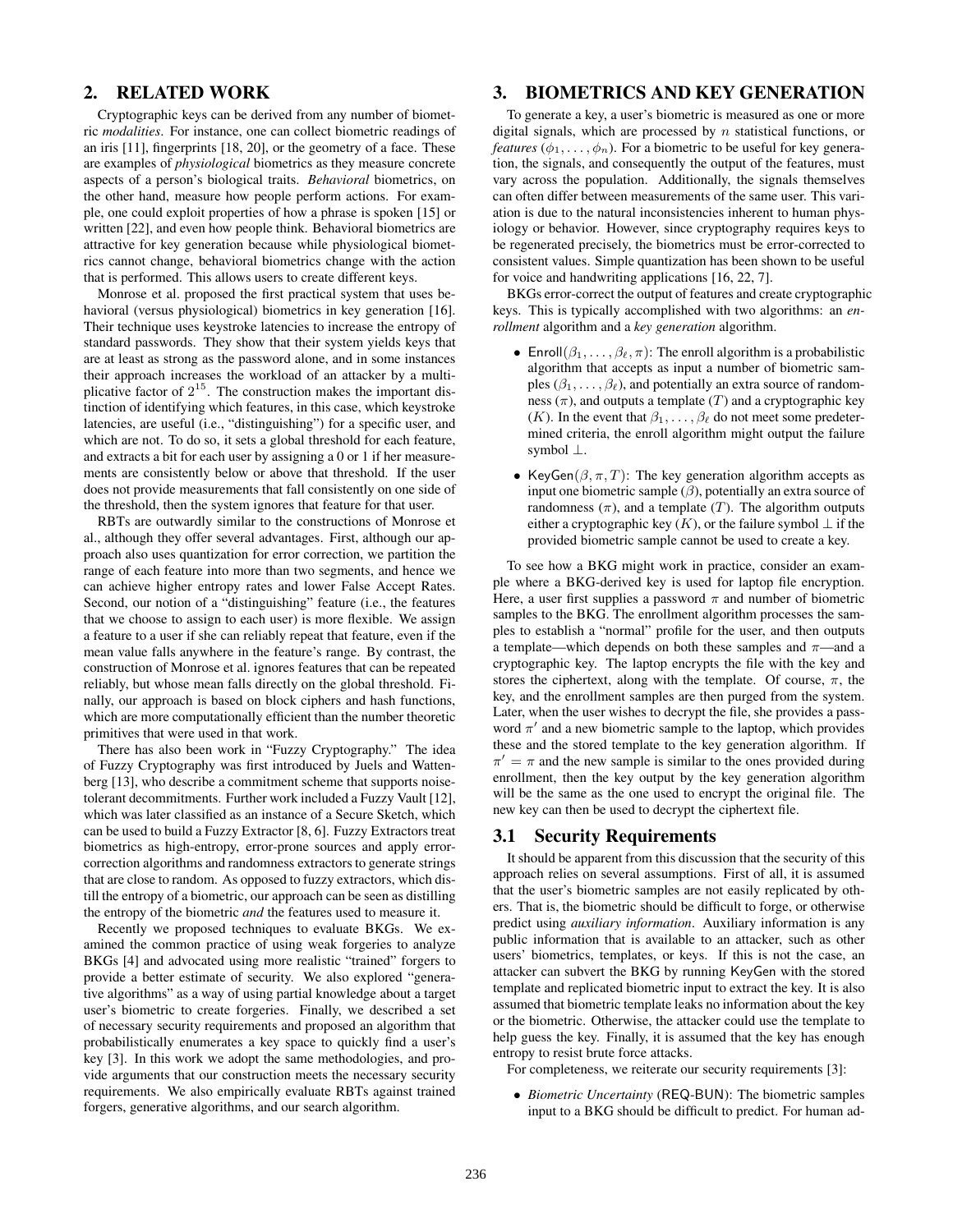versaries, this amounts to showing that realistic attackers [4] are not able to create forgeries, even when given auxiliary information. For algorithmic adversaries, this amounts to showing that the biometric has high entropy across the user population [8, 9, 3]. Also, one must show that generative algorithms cannot create accurate forgeries [4].

- *Key Randomness* (REQ-KR): Assuming REQ-BUN, the keys output by a BKG appear random to any adversary who has access to auxiliary information and the template used to derive the key. For instance, one might require that the key be computationally indistinguishable from random.
- *Strong Biometric Privacy* (REQ-SBP): Assuming biometric uncertainty, an adversary learns no useful information about a biometric given auxiliary information, the template used to derive the key, and the key itself. For instance, no computationally bounded adversary should be able to compute any function of the biometric.

In order to evaluate a practical BKG, one must show that each of these properties holds. Part of the difficulty in evaluating the security of a BKG, however, stems from the fact that both empirical and cryptographic arguments are necessary to address these requirements. More precisely, showing REQ-BUN requires an empirical argument using populations of users. On the other hand, showing REQ-KR and REQ-SBP requires cryptographic arguments showing that the template is secure provided that REQ-BUN holds. In Section 7 we argue informally that RBTs achieve REQ-KR and REQ-SBP. In Section 8 we provide an empirical evaluation of REQ-BUN for RBTs against each of the adversaries in [4] and [3].

### **4. OVERVIEW AND PRELIMINARIES**

The most straightforward approach to designing RBTs would be to take an arbitrary template, which describes the features for the user in question, and encrypt it with a key known only to the user. Obviously, this cannot work in our setting because if we had access to a key that was strong enough for encryption then there would be no need for the BKG in the first place. Instead, we develop an approach inspired by that of Lomas et al. in a different domain, where no *verifiable* plaintexts are encrypted under the low-entropy password [14]. Specifically, the decryption of the ciphertext using any password, including the correct password, results in a highentropy string, and so an attacker performing a brute-force search cannot tell when she has found the correct password. Similar techniques have been used by Bellovin and Merrit [5] in the context of Encrypted Key Exchange. RBTs adopt this approach and hide features by encoding templates as high-entropy strings, and encrypting these strings with low-entropy passwords.

However, in our setting, designing the template such that a decryption under the correct password is indistinguishable from decryption under an incorrect password is more challenging because templates have semantic meaning. In other words, the templates must specify the features and the error-correction information necessary to process a biometric and derive a key. Thus, we require a representation of the features and error-correction information that is random, yet meaningful. To create such a representation, we distinguish between two types of information in a template. The first type can be randomized without losing semantic meaning. We thus randomize and encrypt these pieces of information. The second type of information cannot be randomized without losing semantic meaning. We thus fix these values to be the same across the population, and include them unencrypted in the template.

RBTs use quantization for error-correction. That is, the output range of each feature is partitioned into segments of equal width, and the index of the segment that contains the feature applied to the user's samples is used for key generation. Given that our scheme uses quantization, our templates need to specify three pieces of information: the features, the offset of the quantization within the feature's output range, and the width of the quantization. We can safely encode features without losing semantic meaning if we specify features as indexes into a table, randomly assign a subset of the features to each user, and then encrypt this subset in the template. In this way, the decryption of feature indexes with an incorrect key will be indistinguishable from decryption with the correct key because in both cases, a decrypted template appears as a random permutation on a random subset of feature indexes. We can also safely encode quantization offsets. Note that if a user's quantization over the output range of feature  $\phi_i$  is defined as the set  $\{\alpha_i, \alpha_i + \delta_i, \alpha_i + 2\delta_i, \dots\}$ , then knowledge of of the width of the quantization ( $\delta_i$ ) and any of the quantization offsets  $\alpha_i + c\delta_i$ unambiguously defines the entire set. Thus, if all features have output ranges that can be mapped to some range  $R$ , then we can safely encode quantization offsets without losing semantic meaning by encrypting a random value in  $\{\alpha_i, \alpha_i + \delta_i, \alpha_i + 2\delta_i, ...\} \subseteq R$ . Decryption of the resulting ciphertext under any key results in a value that is randomly distributed over  $R$ , but that is also semantically meaningful as a quantization offset for *any* feature.

On the other hand, the width of the quantization,  $\delta_i$ , cannot be randomized and so we cannot safely encrypt it. To see why this is the case, note that the random assignment of a quantization width to a feature (as would happen if the template is decrypted under an incorrect password) might not be semantically meaningful. An adversary could use an observed semantic inconsistency in a decrypted template to infer that she had decrypted the template with an incorrect password. For instance, if there is a feature for which most users in the population exhibit large variation, and require large error tolerance, then an adversary who decrypted the template under an incorrect password and observed a small quantization width for that feature could logically deduce that she guessed the incorrect password. To avoid this type of problem, we specify a user-independent error-correction threshold for *each* feature.

At a high level, our construction works as follows. We encode the features by storing a table that assigns an index to each feature. The same table is stored in every template, but only the indexes that correspond to the correct features are encrypted in a particular user's template. Features are encrypted in a way such that decryption under any key specifies an index in the global table, and thus specifies a viable feature. Additionally, we ensure that the probability that any given feature is assigned to a user is the same across the population. Given this encoding algorithm, decryption of the encrypted features under any password results in a list of features that is equally likely, and so decryption under the correct password is indistinguishable from a decryption under an incorrect password.

To encode error-correction information, we follow a similar approach. First, we fix the quantization width  $\delta_i$  for each feature  $\phi_i$ , and store it in the global table. As the quantization widths are global values, we only need to encode one quantization offset to completely specify error-correction. Since any such offset suffices, we randomly select an offset and encrypt it with a pseudorandom permutation with a domain that covers all quantization widths. Decryption under any password thus results in a value that is equally likely to be a correct offset for any feature.

This approach results in an encoding algorithm where every decryption of the template simultaneously "appears random" and is useful to generate a cryptographic key. However, only the decryp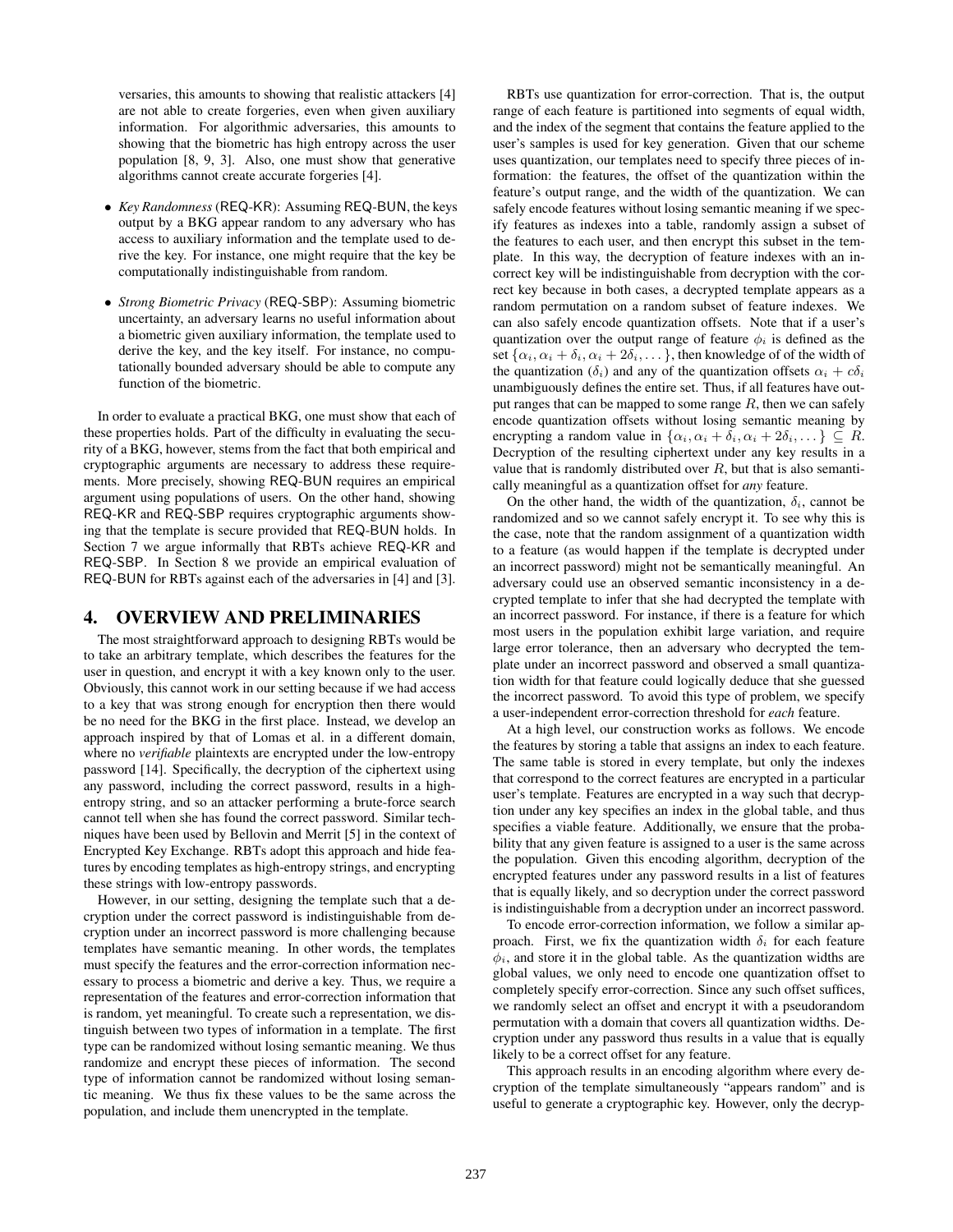tion under the *correct* password will yield a template that can be used to generate the *correct* key. This has the property that an adversary who searches for the key will have to guess the biometric for *each* guess at the password that was used to encrypt the template. Before presenting the technical details of the construction, we introduce some relevant cryptographic primitives and notation.

### **4.1 Preliminaries**

We use the notation  $\parallel$  to refer to string and list concatenation, and refer to the  $i^{\text{th}}$  element in the list L as  $L[i]$ . We use  $x \stackrel{R}{\leftarrow} X$  to denote the selection of an element  $x$  uniformly at random from the set X, and  $x \leftarrow A$  to indicate that the algorithm A outputs x. The set of integers from a to b, inclusive, is represented as  $[a, b]$ , and  $[a, b]_k = \{a + ik : i \in [0, |(b - a)/k|]\}.$ 

Our construction uses several cryptographic primitives. We use pseudorandom permutations (PRPs) on sets of integers to ensure that an adversary cannot determine whether she has decrypted a template with the correct password. Let  $(E^D, D^D)$  denote the encryption and decryption functions (a PRP and its inverse) with key space K and domain and range  $[0, D - 1]$ .

We assume that users select (possibly low-entropy) passwords from a set  $\Pi$ , and that our BKG outputs bit-strings of length  $\lambda$ . Our construction uses four random oracles:

$$
\begin{array}{ll} \mathsf{H}_{\text{pass},0}: \Pi \rightarrow \mathcal{K}, & \mathsf{H}_{\text{ver}}: \{0,1\}^* \rightarrow \{0,1\}^t \\ \mathsf{H}_{\text{pass},1}: \Pi \rightarrow \mathcal{K}, & \mathsf{H}_{\text{key}}: \{0,1\}^* \rightarrow \{0,1\}^{\lambda} \end{array}
$$

 $H<sub>pass,0</sub>$  and  $H<sub>pass,1</sub>$  map a password into different elements in the key space of the PRPs. H<sub>ver</sub> is used to generate a token to test whether the BKG has generated the correct key.  $H_{\text{key}}$  is used to generate the final key from a user's password and biometric samples. Finally, we assume the existence of a function, Permute, that permutes a list of numbers in a cryptographically secure sense (again, this can be implemented as a PRP).

Our design uses an ordered set of N features  $\Phi = (\phi_1, \ldots, \phi_N)$ , where  $\phi_i$  is a map from the set of biometric samples to the integers  $R_i = [0, r_i]$ . We use quantization for error-correction. Let  $\delta_i \in \mathbb{N}$ be the tolerance of the quantization for  $\phi_i$ . This value is fixed to be the same for each user in the population. Let  $\Delta = 1 + \max_i \delta_i$ , quantization offsets will be encoded into the range  $[0, \Delta]$  and encrypted so that decryption under any key appears as a random, yet semantically meaningful, offset.

# **5. CONSTRUCTION**

#### **5.1 The** Enroll **Algorithm**

RBTs use two algorithms, Enroll (Algorithm 1) and KeyGen (Algorithm 2). The enrollment phase is a four step process: assigning features to a user, computing the necessary information to correct a user's samples to a consistent value, using the error-corrected values to create a key, and finally, encoding a secure template.

**Feature Selection.** To start, a user presents  $\ell$  biometric samples  $\beta_1, \ldots, \beta_\ell$  and a password  $\pi \in \Pi$ , to Enroll. The BKG computes some statistics over each of the samples and returns the indexes of the features that are to be used for key generation. This is a intricate process and is described in Section 6. For now, it suffices to note that from an adversary's point of view, every set of features is equally likely to be assigned to each user. Assume that the BKG assigns m features to a user. Each user is assigned a different number and/or a different set of features, so m will differ across the population. However, to ensure that all templates have the same length, Enroll pads out each template to use  $n$  features, with  $m \le n \le N$ . Let  $\Psi$  be the indexes of the m features  $\phi_i \in \Phi$ 

| <b>Global Parameters</b>        |                                                              |  |  |  |  |  |
|---------------------------------|--------------------------------------------------------------|--|--|--|--|--|
| $\Phi$                          | The set of all features $\phi_1, \ldots, \phi_N$             |  |  |  |  |  |
| Π                               | The set of (low-entropy) user passwords                      |  |  |  |  |  |
| $R_i$                           | The output range of $\phi_i$ , (i.e., [0, $r_i$ ])           |  |  |  |  |  |
| $\delta_i$                      | The quantization width for $\phi_i$                          |  |  |  |  |  |
| Δ                               | Maximum of quantization widths: $1 + \max_i \delta_i$        |  |  |  |  |  |
| $\overline{N}$                  | The number of features in $\Phi$                             |  |  |  |  |  |
| $\boldsymbol{n}$                | The number of features in each template.                     |  |  |  |  |  |
| <b>Individual Parameters</b>    |                                                              |  |  |  |  |  |
| Ψ                               | Set of features assigned to a user for key gen.              |  |  |  |  |  |
| $\tilde{\Psi}$                  | Set of features assigned to a user for padding               |  |  |  |  |  |
| m                               | The number of features in $\Psi$                             |  |  |  |  |  |
| $\pi$                           | A (low-entropy) user password                                |  |  |  |  |  |
| β                               | A user's biometric reading                                   |  |  |  |  |  |
| $\alpha_i$                      | The smallest quantization boundary for $\phi_i(\beta)$       |  |  |  |  |  |
| <b>Cryptographic Primitives</b> |                                                              |  |  |  |  |  |
|                                 | A PRP with key space $K$ and domain $[0, D - 1]$             |  |  |  |  |  |
| ${\sf H}_{\sf pass,0}$          | Random Oracle from $\Pi \to \mathcal{K}$                     |  |  |  |  |  |
| $H_{\text{pass}, 1}$            | Random Oracle from $\Pi \to \mathcal{K}$                     |  |  |  |  |  |
| $\mathsf{H}_{\mathsf{ver}}$     | Random Oracle from $\{0,1\}^* \rightarrow \{0,1\}^t$         |  |  |  |  |  |
| $H_{key}$                       | Random Oracle from $\{0,1\}^* \rightarrow \{0,1\}^{\lambda}$ |  |  |  |  |  |

**Table 1: Notation**

that are selected for key generation, let  $\tilde{\Psi}$  be the indexes of the  $n - m$  features selected at random from  $\Phi \backslash \Psi$  for padding, and let  $L =$  Permute( $\Psi$ )||Permute( $\Psi$ ). The features specified in L, which are a random permutation of a random  $n$  element subset of Φ, are used for template creation and key generation.

**Error Correction.** The next step in the enrollment process is to correct a user's samples into a single, repeatable value. RBTs use quantization for this purpose. We assume that the widths of the quantization intervals have been pre-computed (see Section 6), and are fixed across the population: feature  $\phi_i$  uses intervals of length  $\delta_i$ . To specify error-correction, the scheme need only specify a quantization offset in the range  $(R<sub>i</sub>)$  of each feature in L. For each  $i \in L$ , compute the integer  $\mu_i$  as the median of  $\phi_i(\beta_1), \ldots, \phi_i(\beta_\ell)$ . Then, partition  $R_i$  into  $\delta_i$ -length intervals centered around  $\mu_i$ . This requires computing one of the quantization segment boundaries, and so we compute  $\alpha_i$  to be the smallest value in  $R_i$  that is an integer multiple of  $\delta_i$  away from  $\mu_i - \delta_i/2$ :

$$
\alpha_i = \begin{cases} \lfloor \mu_i - \delta_i/2 \rfloor \mod \delta_i & \text{if } \mu_i \ge \delta_i/2 \\ \lfloor \mu_i + \delta_i/2 \rfloor & \text{if } \mu_i < \delta_i/2 \end{cases}
$$

Given  $\alpha_i$  and  $\delta_i$ , the partitioning over the feature range is specified by the integers  $\{0\} \cup [\alpha_i, r_i]_{\delta_i}$ . The border of the partition that contains  $\mu_i$  is  $x_i = \max(0, |\mu_i - \delta_i/2|)$ . See Algorithm 1, lines 5–8 for the error-correction process.

**Deriving a Key.** Having specified our error-correction scheme, we are ready to create a cryptographic key. The key is derived from the password  $\pi$ , the feature indexes, and the quantized feature outputs by setting  $K_j = L[j] ||x_{L[j]}$  for  $j \in [0, m-1]$ , and setting the key to be  $K = H_{\text{key}}(\pi||K_0|| \dots ||K_{m-1})$  (see Algorithm 1, lines 11–12). That is,  $K$  is the output of a random oracle applied to the password, indexes of the  $m$  features selected for the user in question, and the lower boundary of the partition that contains the output of each feature. This increases the entropy over standard key generation schemes by exploiting the uncertainty associated with feature selection *in addition* to the output of each feature.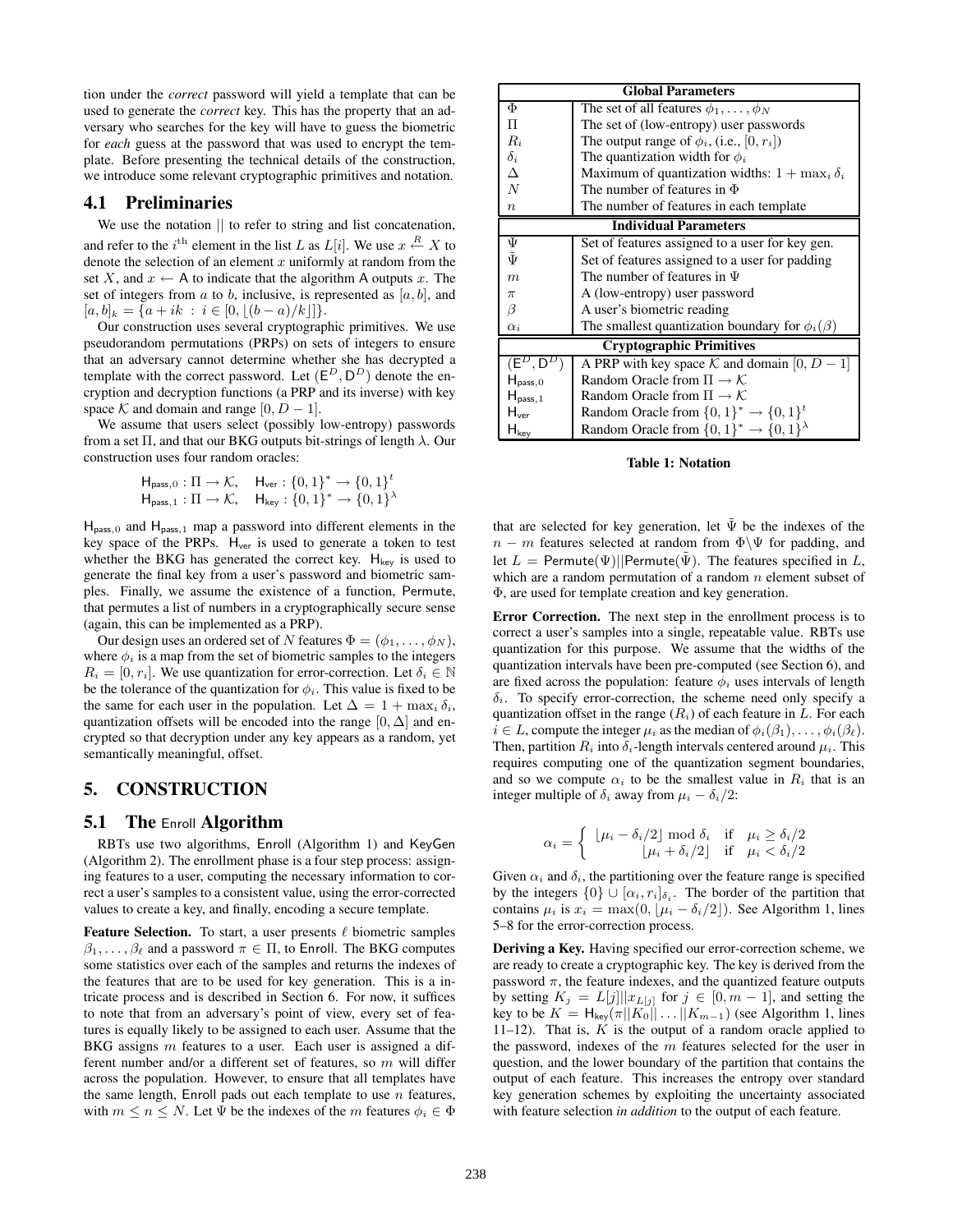**Input:** The password  $\pi \in \Pi$ , and biometric samples  $\beta_1, \ldots, \beta_\ell$ **Input:** (Global values): the features Φ, and quantization widths  $\delta_0,\ldots,\delta_N$ 

- **Output:** The key K and template T
- 1:  $(\Psi, \tilde{\Psi}) \leftarrow$  Select $(\beta_1, \dots, \beta_\ell)$  // Select biometric features
- 2:  $L \leftarrow$  Permute $(\Psi)$ ||Permute $(\tilde{\Psi})$
- 3:  $k_0 \leftarrow H_{\text{pass},0}(\pi), k_1 \leftarrow H_{\text{pass},1}(\pi)$
- 4: **for**  $j \leftarrow 0$  to  $|L| 1$  **do**
- 5:  $i \leftarrow L[j]$
- 6:  $\mu_i \leftarrow \mathsf{Median}(\phi_i(\beta_1), \dots, \phi_i(\beta_\ell))$
- 7:  $\alpha_i \leftarrow |\mu_i \delta_i/2| \text{ mod } \delta_i \text{ if } \mu_i \geq \delta_i/2.$  Otherwise,  $\left[\mu_i + (\delta_i/2)\right].$
- 8:  $x_i \leftarrow \max(0, |\mu_i \delta_i/2|)$  // Quantize the feature outputs
- 9:  $\gamma_i \stackrel{R}{\leftarrow} [\alpha_i, \Delta]_{\delta_i}$  // Select a random quantization offset
- 10:  $C_j = (E_{k_0}^N(i), E_{k_1}^{\Delta}(\gamma_i))$  // Encrypt feature index and quantization offset
- 11:  $K_j = i||x_i$

12:  $K \leftarrow H_{\text{key}}(\pi || K_0 || K_1 || \dots || K_{|\Psi| - 1})$  ∥ Derive the key 13:  $C \leftarrow (C_0, C_1, \ldots, C_{|L|-1})$ 

14:  $v$  ← H<sub>ver</sub>(π|| $K_0$ || $K_1$ ||...|| $K_{|\Psi|-1}$ )

15: **return**  $K, T = (C, v)$ 

#### **Algorithm 1: Specification of the RBT** Enroll **algorithm**

**Template Creation.** Our task is to now encode the feature indexes and the quantization information so that only an individual with knowledge of  $\pi$  and the ability to produce a biometric that is "close" to the enrollment samples can generate the correct key (Algorithm 1, lines  $9-10$ ). To do so, we must encode L and the  $\alpha_i$  so that they appear random, and then encrypt these values with  $\pi$ . We employ two PRPs,  $(E^N, D^N)$  and  $(E^{\Delta}, D^{\Delta})$ , to encrypt feature indexes (i.e., the  $L[j]$ ) and the offsets in each feature range (i.e., the  $\alpha_{L[j]}$ ). Since PRPs induce a different and equally-likely random permutation for every key, if the encoding of  $L$  and the  $\alpha_i$  is truly random, then an adversary who decrypts the template will not be able to tell if she has done so with the correct password. We create two independent keys for each cipher from  $\pi$  as:  $k_0 = H_{\text{pass},0}(\pi)$  and  $k_1 = H_{\text{pass},1}(\pi)$ , respectively. The keys are independent of one another to ensure that there is no correlation between the encryption of the feature indexes and the encryption of the quantization offsets. For each  $j \in [0, n-1]$ , set  $i = L[j]$ , and select  $\gamma_i \stackrel{R}{\leftarrow} [\alpha_i, \Delta]_{\delta_i}$ . Recall that  $\Delta = 1 + \max_i \delta_i$ , and so  $\gamma_i$  encodes  $\alpha_i$  into a random integer that is less than the largest quantization width of any feature, and that is also an integer multiple of  $\delta_i$  from  $\alpha_i$ . The next step is to encrypt both the i and  $\gamma_i$  by computing  $C_j = (c_{j,0}, c_{j,1}) = (E_{k_0}^N(i), \dot{E}_{k_1}^{\Delta}(\gamma_i))$ . Since each  $\gamma_i$ is encoded into the same range  $[0, \Delta]$ , the decryption of  $c_{j,1}$  under any key results in a semantically meaningful quantization offset for *any* feature.

The template then consists of:

$$
T = (C, v) = ((C_0, C_2, \ldots, C_{n-1}), \mathsf{H}_{\mathsf{ver}}(\pi || K_0 || \ldots || K_{m-1}))
$$

The token  $v$  is used for verification purposes, and is a function of the password and error-corrected biometric samples, but is independent of the key K because  $H_{\text{ver}}$  and  $H_{\text{key}}$  are independent random oracles.

#### **5.2 The** KeyGen **Algorithm**

The KeyGen algorithm is simpler than enrollment in that it decrypts the template, measures the biometric sample with the recovered features, and then recreates the key (see Algorithm 2). The input to the algorithm is password  $\pi \in \Pi$ , the template  $T = (C, v)$ ,

- **Input:** Template  $T = (C, v)$ , password  $\pi \in \Pi$ , the biometric sample β, the features Φ, and error-correction information  $\delta_0,\ldots,\delta_N$
- **Output:** The key  $K$ , or  $\perp$  on failure.
- 1:  $k_0 \leftarrow H_{\text{pass},0}(\pi), k_1 \leftarrow H_{\text{pass},1}(\pi)$
- 2: **for**  $j \leftarrow 0$  to  $|C| 1$  **do**
- 3:  $i \leftarrow D_{k_0}^N(C[j][0])$  // Extract feature index
- 4:  $\alpha_i \leftarrow \overrightarrow{D}_{k_1}^{\Delta}(C[j][1]) \text{ mod } \delta_i$  // Extract quantization offset
- 4:  $\alpha_i \leftarrow D_{k_1}^{\Delta}(C[j][1]) \mod \delta_i$  // Extract quantization offset<br>5:  $x_i \leftarrow \max_{x \in \{0\} \cup [\alpha_i, \phi_i(\beta)]_{\delta_i}} x$  // Quantize the output of  $\phi_i$ applied to  $\beta$
- 6:  $K_i \leftarrow i||x_i$
- 7: **if**  $H_{\text{ver}}(\pi||K_0||...||K_i) = v$  then
- 8:  $K \leftarrow H_{\text{key}}(\pi || K_0 || \dots || K_j)$  // Derive the key
- 9: **return** K
- 10: **return** ⊥ // Could not recreate the key, return failure

#### **Algorithm 2: Specification of the RBT** KeyGen **algorithm**

and a biometric sample  $\beta$ . First, KeyGen derives the decryption keys  $k_0 = H_{\text{pass},0}(\pi)$  and  $k_1 = H_{\text{pass},1}(\pi)$  and uses these keys to decrypt the template and recreate the list  $L$  and the quantization offsets (i.e., the  $\gamma_{L[j]}$ ) (see Algorithm 2, lines 3–4). For  $j \in$ [0, |C|−1], let  $(L[j], \gamma_{L[j]}) \leftarrow (D_{k_0}^N(c_{j,0}), D_{k_1}^{\Delta}(c_{j,1}))$ . The values in L are a list of indexes that specify features. Let  $i = L[j]$  be such an index. Then  $\gamma_i$  is the encoding of  $\alpha_i$ , which specifies the offset of the quantization for  $\phi_i$ . Thus, the partitioning boundaries over [0,  $r_i$ ] can be recreated as  $\{0\} \cup [\gamma_i \mod \delta_i, r_i]_{\delta_i}$ .

To recreate the key, KeyGen measures  $\beta$  and sets  $x_i$  to be the largest partition boundary that is less than or equal to  $\phi_i(\beta)$  (see Algorithm 2, line 5). Then, letting  $K_i = i||x_i$ , the algorithm iteratively attempts to recreate the key by checking that  $v = H_{ver}(\pi)$  $||K_0||K_1|| \dots ||K_j$  for  $j \in [0, |C| - 1]$ . If this is the case for any j, then KeyGen outputs the key  $K = H_{\text{key}}(\pi||K_0||K_1|| \dots ||K_i)$ . Otherwise, the algorithm has failed and it outputs the failure symbol ⊥. This iterative reconstruction process is necessary because the key is only derived from the features in  $\Psi$ , and it is impossible to determine where these features end, and where the extra features that were added as padding from  $\Psi$  begin.

#### **5.3 Correctness**

Correctness amounts to showing that if  $\mathsf{Enroll}(\beta_1, \ldots \beta_\ell, \pi)$  outputs  $T = (C, v)$ , and  $K$ , and  $\mathsf{KeyGen}(\beta', \pi', T)$  outputs  $K'$ , then if  $\pi = \pi'$  and  $\beta'$  is close to the median of  $\beta_1, \ldots, \beta_\ell$ , then  $K =$  $K'$ . For this to happen two properties must hold: first, KeyGen must use the same features as Enroll and quantize the output range of each feature in the same way as Enroll. Second, this quantization must map  $\beta'$  to the same segment as the  $\mu_i$  that was computed from  $\beta_1, \ldots, \beta_\ell$  by Enroll. If these two properties hold, then the input to H<sub>key</sub> (i.e.,  $\pi||K_0|| \dots ||K_{|\Phi|-1}$ ) will be the same for both KeyGen and Enroll, and consequently both algorithms will output the same key.

It follows from the correctness of PRPs that if  $\pi = \pi'$ , KeyGen will correctly decrypt C to extract the i and the  $\gamma_i$  that were encoded by Enroll. This implies that both algorithms will use the same set of features. To see that they quantize the output range of each feature in the same way, observe that  $\gamma_i \equiv \alpha_i \mod \delta_i$ . Since  $\delta_i$  is publicly known, KeyGen can reliably extract  $\alpha_i$ , which is a boundary of one of the segments in the range of  $\phi_i$ . Thus, KeyGen can recover the quantization of the range of  $\phi_i$  as  $\{0\} \cup [\alpha_i, r_i]_{\delta_i}$ ; and this is the same set that was used by Enroll.

Now that we have established that both algorithms process the biometric input in the same way, we show that if  $\beta'$  is close to the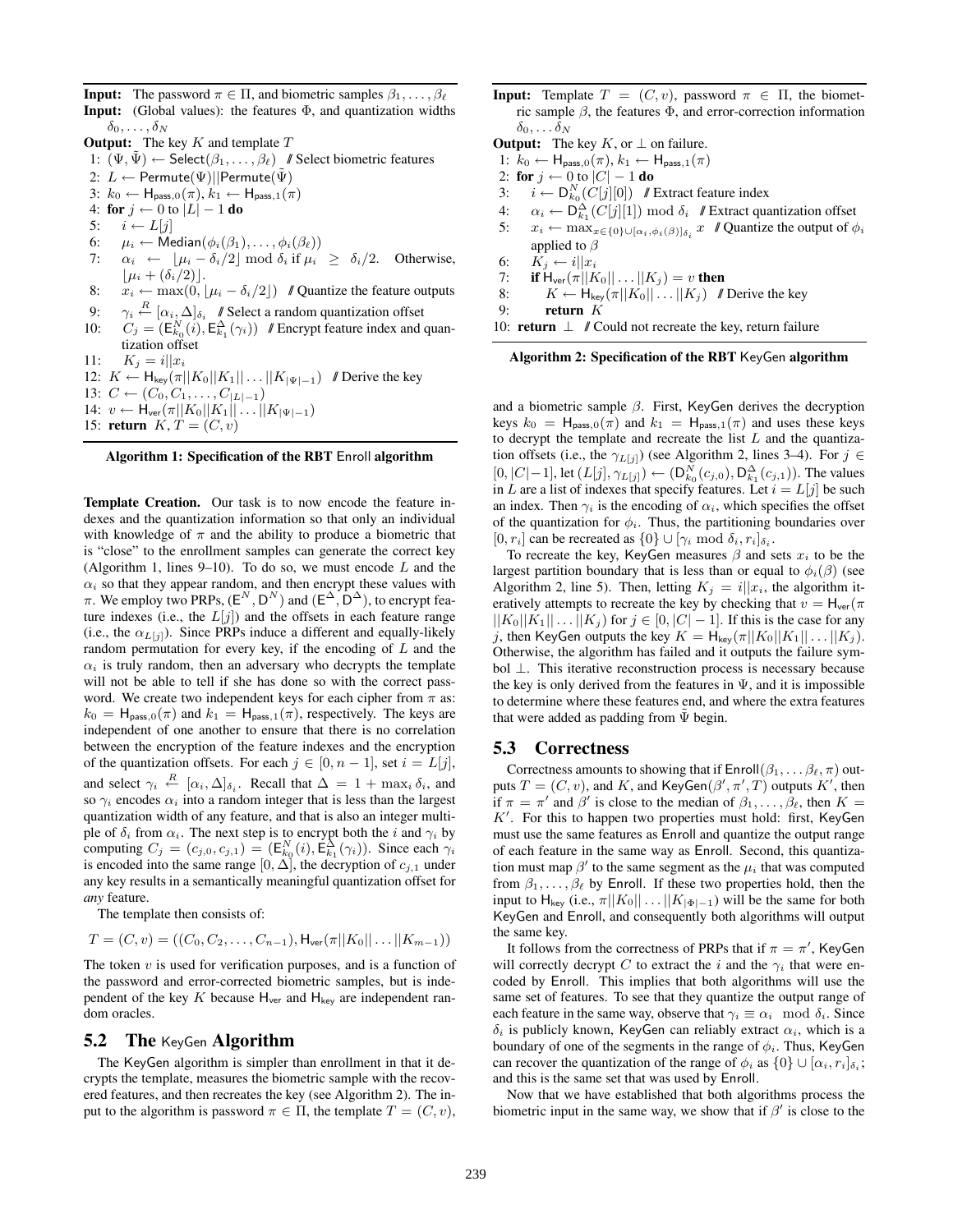median of  $\beta_1, \ldots, \beta_\ell$ , then  $K = K'$ . Recall that  $K \leftarrow H(\pi || K_0)$  $|| \dots || K_{|\Psi|-1}$ , with  $K_j = i||x_i$ . The only part of the input that is computed from biometric input is  $x_i$ , which is the lower bound of the  $\delta_i$ -length segment that contains  $\mu_i = \text{Median}(\phi_i(\beta_1), \ldots, \phi_n(\beta_n))$  $\phi(\beta_\ell)$ ). If  $\beta'$  is close to the samples that were provided during enrollment, then  $|\phi_i(\beta') - \mu_i| < \delta_i/2$ . This implies that  $\phi_i(\beta')$ falls within the same segment as the original median, and so  $x'_i$ , the lower boundary computed by KeyGen, will be the same as the  $x_i$  computed by Enroll. Thus, since both algorithms compute  $H_{\text{key}}$ over the same input string, both will output the same key.

# **6. FEATURE SELECTION**

The strength of any BKG is defined by the features used to measure the biometric inputs. In the case of RBTs, feature selection is especially important. We need to ensure that two properties hold. First, we must ensure that feature assignment (i.e., the output of Select) appears random to an adversary. The security of our construction rests on this property. To do so, we ensure that each feature is assigned to a user with an independent and uniform probability (Section 6.1). Second, we must select features that are resilient to forgeries, and that have high entropy across the population. This amounts to selecting features that have high entropy with uncorrelated outputs, and that are difficult to forge (Section 6.1). Using such features increases the strength of RBTs to human forgers, generative algorithms, and search algorithms.

### **6.1 Selection as a Random Permutation**

Security of RBTs hinges upon the fact that decryption of a template under the correct password has the same distribution as decryption under an incorrect password. Decryption of  $c_{0,0}, \ldots$ ,  $c_{n-1,0}$  (i.e., the encryption of the indexes in L) under an incorrect password results in a random permutation on a randomly selected subset of the feature indexes. This implies that the feature indexes in templates  $(i.e., L)$  must also appear to be a random permutation on a randomly selected subset of feature indexes. Randomly permuting a set of indexes is simple, it is more challenging to select a random subset to permute. We cannot simply randomly assign features to each user; there is no indication that a randomly selected feature would be useful for a specific user. Instead, we would like to assign users those features for which they exhibit low variance, which reduces False Reject Rates and False Accept Rates, and increases entropy.

Outwardly, the requirement of selecting strong features and the requirement of selecting random features appear to be at odds with one another. However, one can actually use the selection of strong features to *force* a uniform distribution, at least, from the point of view of an adversary, over the selection process. Observe that in order for a feature to be strong for a specific user, the user will require very little error-correction to reliably repeat the output of that feature. In fact, a user will require less error-correction for the feature than other users for which the feature is less useful. Suppose the user u requires quantization with tolerance of  $d_{u,i}$  to reliably correct a feature  $\phi_i$ . If we assign feature  $\phi_i$  to u only if  $d_{u,i}$  is in the smallest  $k^{\text{th}}$  percent across the population, and fix  $k$  across all features, then we immediately have a technique that evenly distributes feature assignment across the population, in that feature  $\phi_i$  is assigned to exactly k percent of the users. Moreover, if we comprise  $\Phi$  of features that vary independently of one another, and hence the event that  $d_{u,i}$  is in the smallest  $k^{\text{th}}$  percentile is independent of the event that  $d_{u,j}$  is in the smallest  $k^{\text{th}}$  percentile, then each feature is assigned to a user with an independent and identical probability.

**Independence in Feature Selection.** The first step of ensuring that feature assignment results in a random permutation on a randomly selected subset of  $\Phi$  is to ensure that the probability that feature  $\phi_i$  is assigned to a user is independent of the probability that feature  $\phi_i$  is assigned to that user. Since features are assigned to users based on the user's ability to consistently replicate that feature, we need to compose  $\Phi$  of features such that the degree of variation is independent across features. Technically, we should ensure that every distinct subset of features is assigned to each user independently. However, due to computational and data restrictions, both on our part and the part of potential adversaries, this is infeasible and so our technique only ensures that individual features are assigned with independent probabilities.

To do so, we first generate a large set of features  $\hat{\Phi}$ , and conduct an empirical analysis to determine which features' error-correction tolerances (i.e., the  $\delta_i$ ) are correlated with one another. We suggest using a greedy algorithm to remove those features that are correlated with many other features. Such an analysis is performed with a fixed error-correction percentile  $k$  and a fixed population of users U. For each user  $u \in U$ , we compute the minimum error-correction threshold  $d_{u,i}$  required to reliably correct feature  $\phi_i \in \hat{\Phi}$ . Let  $I_i$  be a binary random variable associated with feature  $\phi_i$ . The distribution for  $I_i$  is estimated from a population of users: for a user  $u \in U$ ,  $I_i = 1$  if  $d_{u,i}$  is in the smallest  $k^{\text{th}}$  percentile across  $U$ , and  $0$  otherwise. To remove the correlated features, we compute the statistical correlation  $\rho_{I_i,I_j}$  between all  $I_i$  and  $I_j$  and use a greedy algorithm to remove those features that have a correlation  $|\rho_{I_i,I_j}| > \tau_{var}$ , where  $\tau_{var}$  is a tunable parameter. The remaining set of features comprise  $\Phi$ . If U is chosen to be large enough to be representative of the population of users who use the system, then this process need only be performed once.

**Uniformity in Feature Selection.** Having ensured that the features in  $\Phi$  are assigned to a user with pairwise independent probabilities, the task at hand is to also ensure that these probabilities are uniform. We do this by empirically selecting  $\delta_i$  such that k percent of the users require error tolerance less than  $\delta_i$ . This is accomplished during enrollment with the Select algorithm, which cycles through each feature and determines from the enrollment samples how much tolerance is needed to correct all of the feature values to one segment. If this tolerance is less than the global threshold  $\delta_i$ , then the feature is assigned to the user. (See the full version of this paper [2] for more details on Select.) As such, the user is assigned only those features that she can repeat consistently. Since  $\delta_i$  is small, adversaries should have a greater difficulty replicating each feature to within that tolerance, and the output range of the feature is partitioned into more segments, yielding a potentially greater search space for the attacker. Our experimental results in Section 8 indicate that this is indeed the case.

**Practical Considerations.** While we have provided techniques to assign features to users in a way that meets our cryptographic requirements, there are several other practical considerations that must be addressed. First, we must consider the composition of Φ. Clearly, RBTs benefit from large feature sets. Since there are  $\binom{N}{n}$ equally likely templates, larger feature sets imply greater uncertainty for an adversary. At the same time, however, since we assume that the size of the password space might be small, we must also endeavor to find features that resist forgery and searching attacks. That is, we cannot simply add many random features to Φ. There are also other factors that govern how we craft Φ. To ensure that the derived keys have high entropy, each of the features in Φ should have uncorrelated outputs. This reduces the likelihood of success of the search attacks similar to those described in [3]. All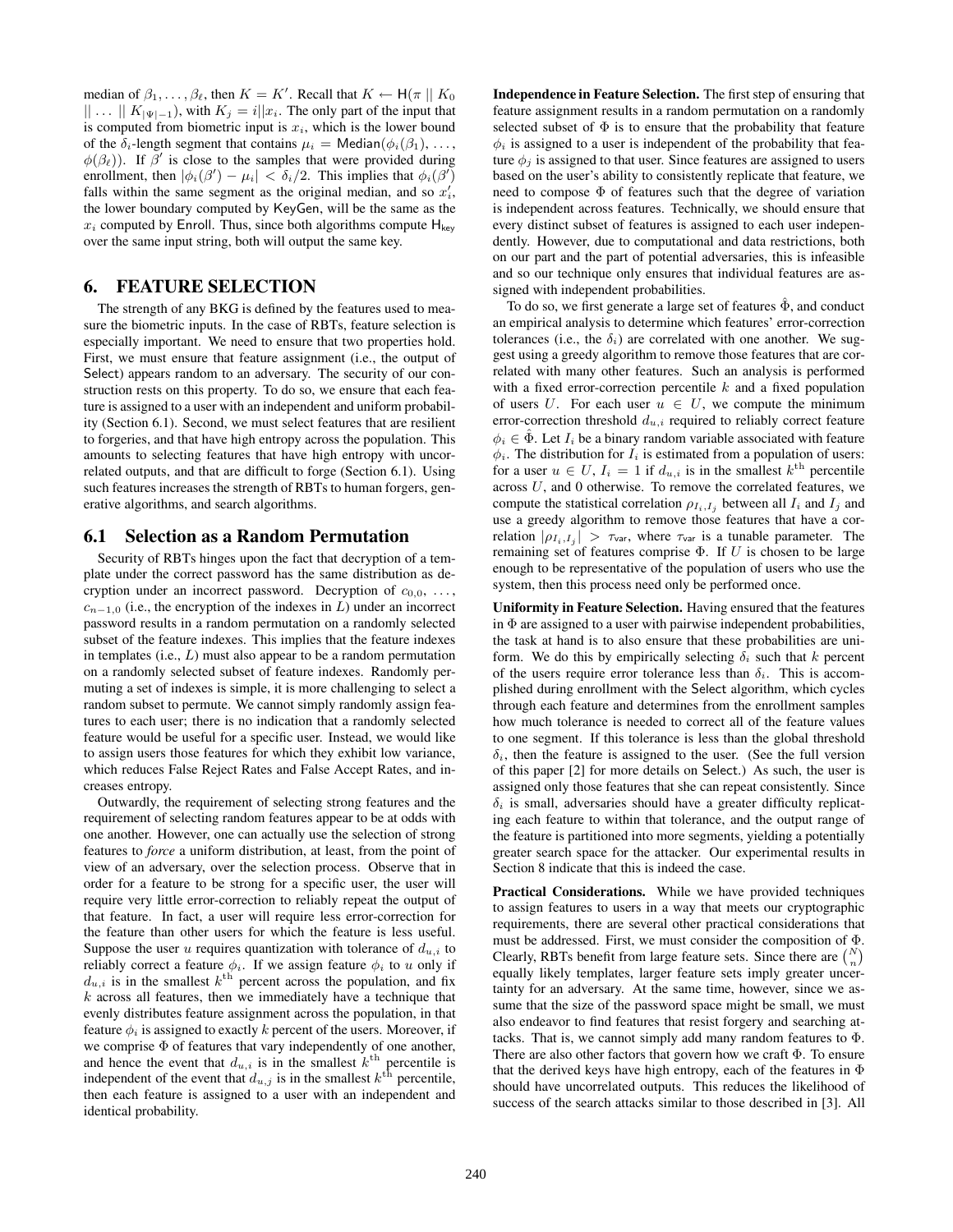of these constraints reduces the set of possible features that can be used to create Φ.

There is also the matter of selecting  $k$ , the value that determines the percentile that will be used for error-correction. There is a trade off between the number of features assigned to each user (for large values of  $k$ ) and the resistance to forgability (smaller values of  $k$ ). Since it is difficult to optimize feature selection across the constraints imposed by entropy requirements, forgery resiliency, correlation between features, and the selection of  $k$ , we adopt the following iterative approach. First, we create a large set of features. Then, we compute the statistical correlation over the outputs and variation of each feature. We use a greedy algorithm to remove those features that have high correlation with many other features. We then perform an empirical evaluation to measure the entropy and False Accept Rates over each feature. Then, Φ is composed of the union of two distinct sets: the features with the highest entropy, and the features with the smallest FARs. The goal is that by combining both sets, RBTs will be resilient to both forgeries and search algorithms.

### **6.2 Feature Selection Evaluation**

In this section we provide empirical evidence that Select acts as a random permutation on an  $n$  element subset of  $\Phi$ . In order to provide a concrete analysis, we focus on one biometric modality: handwriting. Our results are based on the data set described in [4] that consists of over 9,000 writing samples from 47 users. Each user provided 10-20 enrollment samples for five different phrases. We emphasize that these phrases are used simply to extract biometric readings; they are unrelated to the low-entropy password  $\pi$ used by RBTs. The data set also consists of a number of forgeries, we only use the stronger "trained" forgeries for our security analysis. The data set also contains approximately 3,000 phrases that are used to generate a "parallel corpus" to drive generative algorithms.

In this section we analyze our feature selection strategy to study the impact of selecting different error-correction percentiles (i.e.,  $k$ ). Recall that the quantization widths used to error-correct each feature are fixed across the population, and the level of quantization is specified by the value  $k$ . For large values of  $k$ , users will be assigned more features, but the features will be easier to forge and will have lower maximum theoretical entropy. For small values of  $k$ , users will be assigned fewer features, but they will be more difficult to forge and will have higher maximum theoretical entropy. To explore this tradeoff, we performed the feature selection process for  $k = 20\%$ ,  $k = 30\%$ , and  $k = 50\%$ .

For  $k = 20\%, 30\%, 50\%,$  with  $\tau_{\text{var}} = .6$ , our feature assignment process resulted in feature sets of size  $N = 69, 72, 86$ , respectively. Figure 1 shows a CCDF of the number of features that were assigned to each user. As is to be expected, the Select algorithm assigns more features to each user for larger values of k. In fact, for  $k = 50\%$ , fewer than 1% of users were assigned no features, 80% of users were assigned at least 12 features and 50% of the users were assigned more than 43 features. The results for  $k = 20\%$  are not as encouraging: 30.6% of the population were not assigned any features. This implies that setting  $k = 20\%$  might not yield a BKG that is useful for a large percentage of the population.

We also performed an analysis to demonstrate that our feature selection technique outputs a random subset Φ. We focused on a BKG with  $k = 30\%$ , and the maximum number of features in each template was set to  $n = 50$ . For each feature in  $\Phi$  we computed the probability that a given feature  $\phi_i$  appears in a template, and the conditional probability that  $\phi_i$  appears in a template given that  $\phi_j \neq \phi_i$  also appears in that template. We measured the observed probabilities and conditional probabilities. If the selection process



**Figure 1: The number of features assigned to each user.**

results in a random permutation on a random subset of Φ, then we would expect  $\phi_i$  to appear in a template with probability 0.694. In this case, we would also expect the conditional probability that  $\phi_i$ and  $\phi_j$  both appear in a template to be 0.69. Indeed, our results are inline with this expectation. In fact, we performed the  $\chi^2$ -Test of Homogeneity [17] to ensure that the observed probability distribution is indeed uniform, and the  $\chi^2$ -Test of Independence [17] to ensure that the likelihood that two features appear in a template are independent. In both cases, we would accept the hypothesis that feature selection acts as a random permutation on a random subset with confidence level  $\alpha = .99$ . (See the full version of this paper [2] for further details on our testing methodology and results.) We argue that this provides empirical evidence that our feature assignment algorithm achieves the goals that are required to meet the necessary security properties.

# **7. SECURITY SKETCH**

In this section we provide informal arguments as to why RBTs are secure. That is, we provide evidence that given access to auxiliary information, the template, and the key, an adversary cannot learn significant information about the biometric (REQ-SBP); and that an adversary cannot use auxiliary information and a biometric template to distinguish the correct key from random (REQ-KR). Our arguments are based on the assumption that feature selection acts as a random permutation on a random *n*-element subset of  $\Phi$ , which we have argued, both constructively (Section 6.1) and empirically (Section 6.2).

#### **7.1 Strong Biometric Privacy**

Our conjecture is that since feature assignment results in a random permutation of a random *n*-element subset of  $\Phi$ , the optimal strategy for an attacker is to simultaneously enumerate Π and the set of all biometrics until she derives the correct key. While she can use the template and key to verify that a guessed biometric sample/password pair is correct, the attacker cannot use information gleaned from the template or key to create a guess of the biometric.

Our reasoning for this argument is as follows: assume that an adversary has access to a template  $T = (C, v)$  and K. Note that since  $v$  and the  $K$  are the output of public functions, an attacker can guess a biometric input and a password, run KeyGen with T and check that the output matches  $K$  to test the correctness of her guesses. Aside from this, since  $v$  and  $K$  are the output of random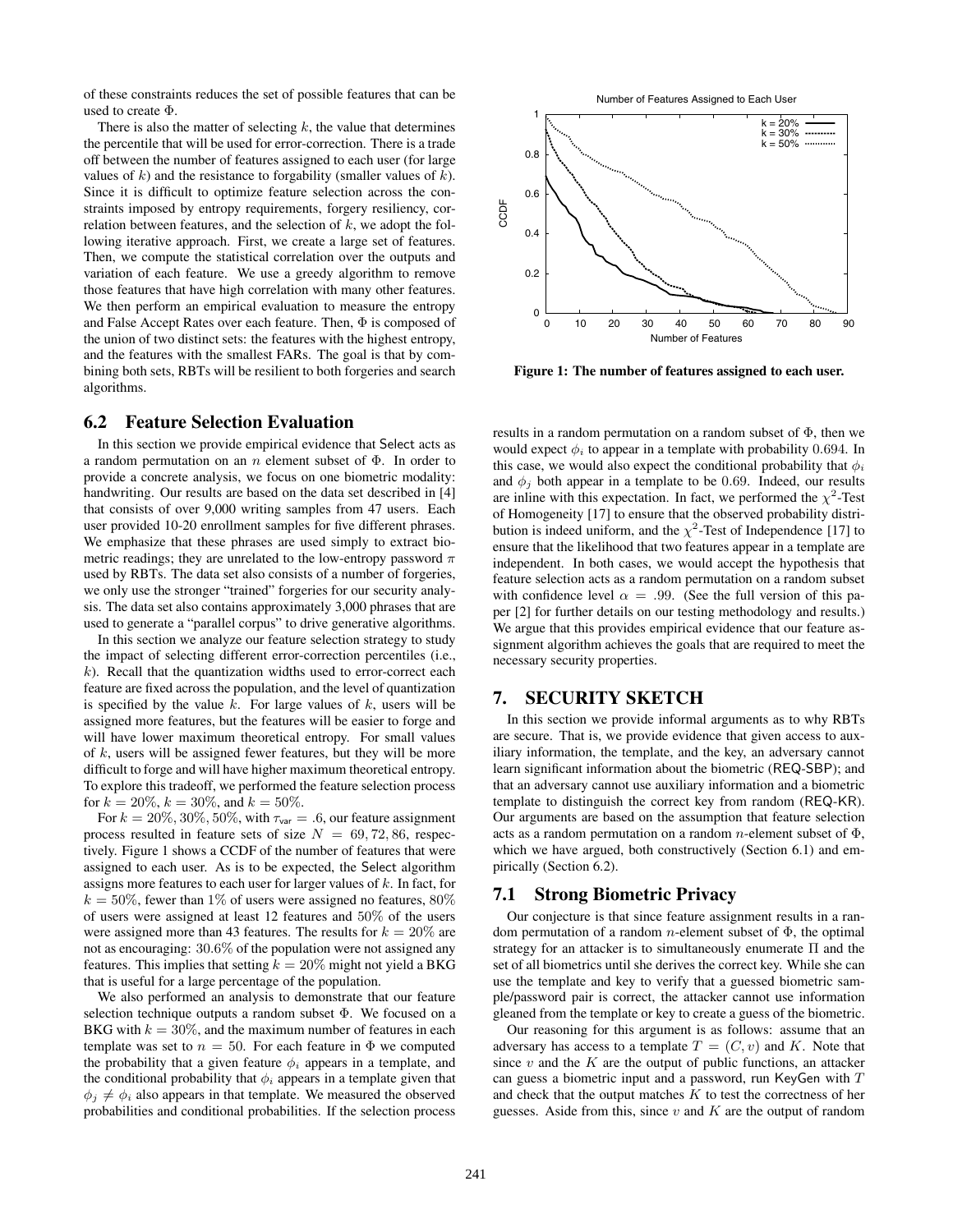oracles, they cannot be used to determine the values of the enrollment samples.

We now turn our attention to the encoding of the feature indexes and quantization information,  $C = ((c_{0,0}, c_{0,1}), (c_{1,0}, c_{1,1}), \ldots,$  $(c_{n-1,0}, c_{n-1,1})$ . Since each element in C is encrypted under a potentially low-entropy password, one must show that the entropy of the plaintext is high, and so an adversary who guesses a correct password cannot distinguish the original plaintext from a decryption of C under an incorrect password. If this is the case, then an adversary who guesses passwords must enumerate the set of biometric samples for each guess to determine whether her guesses are correct. The point is to show that such an attacker does not glean any information about the biometric sample from the template, but rather she simply enumerates samples through auxiliary means. If true, this implies that REQ-SBP holds.

We now argue the aforementioned point informally as follows. Let  $L$  be the list of indexes that Enroll assigns to the target user, and  $G = (\gamma_{L[0]}, \gamma_{L[1]}, \ldots, \gamma_{L[n-1]})$  be the randomized encoding of the quantization offsets for each feature in L. Assume that Enroll uses the two keys  $k_0 \leftarrow H_{\text{pass},0}(\pi)$  and  $k_1 \leftarrow H_{\text{pass},1}(\pi)$ to encrypt each of these lists to create the list  $C$ . Adopting the notation that for a function F and a list  $X = (x_1, \ldots, x_m)$ , that  $F(X)=(F(x_1),\ldots,F(x_m))$ , we decompose C into two parts:

$$
C_0 = (c_{0,0}, c_{1,0}, \dots, c_{n-1,0}) = \mathsf{E}_{k_0}^N(L)
$$
  

$$
C_1 = (c_{0,1}, c_{1,1}, \dots, c_{n-1,1}) = \mathsf{E}_{k_1}^N(G)
$$

Our goal is to argue that for all  $(k'_0, k'_1) \leftarrow (\mathsf{H}_{\text{pass},0}(\pi'), \mathsf{H}_{\text{pass},1}(\pi')),$ L is indistinguishable from  $D_{k'_0}(C_0)$  and G is indistinguishable from  $\mathsf{D}^{\Delta}_{k'_1}(C_1)$ .

Note that decryption of  $C_0$  or  $C_1$  with an incorrect key results in a random permutation on a random  $n$  element subset of the corresponding domain. Since Select assigns a random  $n$  element subset of  $\Phi$  to each user and the Enroll algorithm randomly permutes this set to create  $L, L$  is a random permutation of a random n element subset of  $\Phi$ . Thus, L is indistinguishable from  $D_{k'_0}^N(C_0)$ .

Lastly, to see why G is indistinguishable from  $\overline{\mathsf{D}}_{k_1}^{\Delta}(C_1)$ , observe that Enroll creates  $\gamma_i$  by selecting a random element in [0,  $\Delta$ ] that is an integer multiple of  $\delta_i$  from the border of the smallest quantization offset (Algorithm 1, lines 7 and 9), which is computed from the median of the enrollment samples. Since an attacker does not know this precise median<sup>1</sup>  $\gamma_i$  is also difficult to predict. Thus,  $\gamma_i$  is randomly distributed over  $[0, \Delta]$ , and so G is a list of random values over [0,  $\Delta$ ]. Note that  $\overrightarrow{D}^{\Delta}_{k'_1}(C_1)$ , is also a list of random values over [0,  $\Delta$ ]. Since L is indistinguishable from  $D_{k'_0}(C_0)$  and G is indistinguishable from  $D_{k'_1}^{\Delta}(C_1)$ , we argue that REQ-SBP holds.

### **7.2 Key Randomness**

Next, we argue that an adversary cannot use a template,  $T =$  $(C, v)$ , to distinguish K from random—i.e., REQ-KR. In our case this amounts to arguing two properties:  $C$  cannot be used to infer the inputs to  $H_{key}$  (i.e.,  $\pi$ , the indexes of the features, and the quantization offset that contains the user's sample), and that  $v$  cannot be used to distinguish  $K$  from random. To argue that the first property holds, we follow the same argument that we used to argue REQ-SBP. There, we argued that the best strategy that an attacker has to find the indexes and quantization information is to simultaneously enumerate both the password space and biometric space to find the values that were provided to Enroll. This implies that if the

combined entropy of both the password space and biometric space are sufficiently high, then an attacker cannot infer the input to  $H_{\text{key}}$ .

To argue that  $v$  is of no value to an attacker, we note that although  $v$  and  $K$  are derived from the same input, they are the outputs of two independent random oracles. Thus,  $v$  leaks no information about K.

### **8. EMPIRICAL STUDY**

In this section we evaluate our proposal using a host of recentlyproposed techniques. We examine the resiliency to forgery against of trained forgers [4]; study the impact of generative algorithms [4]; and the test resiliency against the search algorithm described in [3].

Since the goals of this section are to evaluate the strength of the features that RBTs use, our analyses assume that an adversary has access to the correct password  $\pi$ . That is, the attacker can correctly decrypt the template and so her task is only to guess the biometric input. This implies that the results presented in this section are a *lower bound* on the security that the scheme would provide in practice. Nonetheless, this is an important viewpoint, as it allows evaluators to better understand how much extra security the biometric adds to the strength of the password.

#### **8.1 Resistance to Forgeries**

First, we show that RBTs can withstand forgeries from trained human forgers and generative algorithms. We use the same data set that was used to analyze feature selection, and apply our techniques to unencrypted RBT-generated templates. We present results for RBTs based on two choices of  $k$ , and the maximum set of features that can be encoded into each template (*n*): one with  $k = 30\%$  and  $n = 50$ , and the other with  $k = 50\%$  and  $n = N$ .

We generate templates for each user for each combination of  $k$ and n. To compute the FRR we use repeated leave-out- $\kappa$  cross validation. Given  $\nu$  enrollment samples, we randomly choose  $\nu-\kappa$ samples to select features and create a template. Then, we use the remaining  $\kappa$  samples to create keys with the template, and measure the number of features that are not successfully recreated. We set  $\nu$  and  $\kappa$  to be in the ratio of 3:1 and use all samples in the data set. This process is repeated 10 times and averages across all 10 runs are used to compute the FRR.

To compute the FAR, we use all of the user's samples to create a template and key, and test the ability of forgers to recreate the correct key. We only report FRR and FAR for those users who were assigned a minimum number of features during enrollment. We classified other users as failing to enroll. For  $k = 30\%$  and  $k = 50\%$ , the minimum number of features required for enrollment was set to 4 and 10, respectively.

We evaluated the strength of RBTs using new evaluation methodologies [4]. Specifically, we focus on trained human forgers [4], and the Concatenative Synthesis (CS) generative algorithm [4]. Recall that trained forgers are human forgers whose natural ability to create forgeries has been improved through training and motivation. As in previous experiments, we provide trained forgers with a real-time rendering of the target user's passphrase during the forging process. The generative algorithms use limited information form a target user along with population statistics to create forgeries. Specifically, CS combines real-time samples from a target user with general population statistics to create forgeries.

Table 2 provides the EERs for RBTs as well as the number of errors that the BKG must correct after quantization to generate the correct key. EERs are provided for trained forgers and Concatenative Synthesis, against two different RBTs and against a the "Baseline" quantization-based BKG of Vielhauer and Steinmetz [22] under the strengthened 36 feature set described in [4]. We compare

<sup>&</sup>lt;sup>1</sup>We assume that for most "normal" biometrics, this median is uniformly distributed. We believe this to be a reasonable assumption as legitimate users cannot even precisely recreate this value.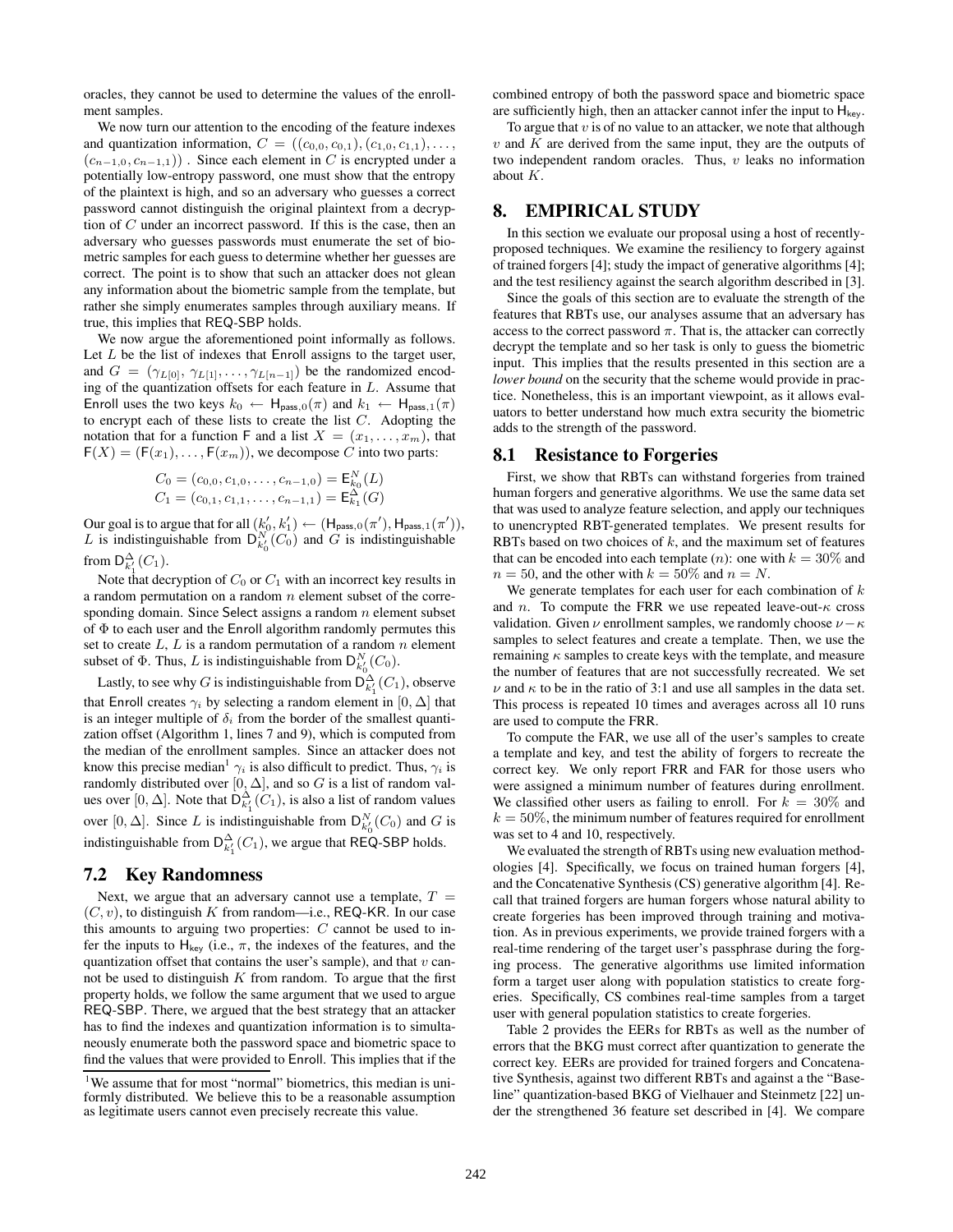

**Figure 2: Performance of RBTs with**  $k = 50\%$  and  $n = N$ . **Forgeries are taken from trained forgers, and the Concatenative Synthesis algorithm.**

|         | RBT(a) |        | RBT(b)     |        | <b>Baseline</b> |        |
|---------|--------|--------|------------|--------|-----------------|--------|
|         | EER    | Errors | <b>EER</b> | Errors | EER             | Errors |
| Forgers | 17.7%  |        | 19%        |        | 20.6%           |        |
| CS      | 27%    |        | $30\%$     |        | 27.4%           |        |

**Table 2: Comparison between RBTs and a baseline approach. RBT** (a) operated with parameters  $(k = 30\%, n = 50)$  and **RBT** (b) operated with parameters  $(k = 50\%, n = N)$ .

our approach to this Baseline because we believe it to be a state-ofthe-art handwriting-based BKG. However, it is not possible to directly compare the overall security afforded by both constructions because RBTs also use human supplied passwords. Nonetheless, since our security analysis assumes that an attacker has access to  $\pi$ , we are able to compare the techniques that both approaches use to to extract entropy from biometric inputs.

As Table 2 shows, for each BKG, the strongest adversary is the Concatenative Synthesis algorithm. For both RBTs, the EER under this type of attacker is approximately 28.5% at no errors corrected by the BKG. Although trained human forgers have access to the entire biometric when creating their forgeries, they do not perform as well as CS, achieving an EER of approximately 18% at 1 errorcorrected for both choices of parameters. The ROC curve in Figures 2 provides a more detailed point of view of the performance of RBTs against each of the forgers.

**Discussion.** These results lead to several observations. Under the assumption that the attacker has access to  $\pi$ , RBTs are comparable to the standard approach against trained human forgers and CS. However, we observe that RBTs increase the difficulty for each type of attacker, because in addition to collecting writing samples, an attacker must also garner the correct password.

Another important takeaway is where the EERs occur. This indicates how much extra work the BKG must perform to generate a correct key for legitimate users. An EER that occurs at  $x$  errors corrected requires the BKG to perform a search to identify the features that the user has incorrectly recreated. Assuming a template length of  $n$ , and that each quantized feature takes on at most  $y$  values, this could be a space of up to  $\sum_{i=0}^{x} y^{i} \binom{n}{i}$ . For reasonable values of y and n, and any value of  $\overline{x} > 2$ , this becomes computationally prohibitive, rendering the construction infeasible in practice.



**Figure 3: The number of guesses required by the search algorithm to find RBT-derived keys. We compare the RBTs to a Baseline approach that is designed to resist searches.**

The EER for RBTs always occurs at 0 or 1 errors, whereas, as is the case with many prior constructions, the EERs for the Baseline occur at 3-4 errors. Thus, RBTs offer more resistance to forgery against each of type of attacker, and do so in a more practical manner. We hypothesize that this is because RBTs allow us to employ stronger features. For a detailed description of the features, see the full version of this paper [2]. Since RBTs employ stronger features, they allow for more error tolerance for each feature, while maintaing security. This causes the FRR of RBTs to drop quickly. Observe that at one error corrected, the RBTs with  $(k = 30\%, n = 50)$  and  $(k = 50\%, n = N)$  had FRRs of 19.4% and 16%, respectively. By contrast, at one error-corrected, our implementation of the Baseline had a FRR of 57%. If we tune the tolerances so that the Baseline achieved similar FRRs, the FAR would likely also increase.

# **8.2 Resistance to Searches**

Having explored the ability of RBTs to withstand forgeries, we now focus on their ability to resist search algorithms. Instead of estimating Shannon entropy, we empirically and estimate the number of guesses that an adversary would require to find a key. This approach is more feasible in light of real-world data constraints. In particular, we estimate REQ-BUN against algorithms by applying the search algorithm described in [3] to RBT-generated templates and keys. We use only those users who successfully enrolled during our forgery experiments, and again tested the system with the parameters  $(k = 30\%, n = 50)$  and  $(k = 50\%, n = N)$ . As before, we assume that the attacker has access to  $\pi$ , and so the results we present represent a worst-case point of view.

The results of the tests are shown in Figure 3. Again, we also plot the results from another Baseline that is based on Vielhauer and Steinmetz [22], but utilizes a different set of features that are selected to resist searching attacks. Overall, even with access to the target user's password  $\pi$ , the RBT with parameters ( $k = 50\%, n =$  $N$ ) is stronger than the baseline approach for  $40\%$  of the population; for over 30% of the population, this improvement is dramatic. To be fair, we note that, unfortunately, both instantiations of the RBT suffer the same difficulty as the Baseline for a non-trivial percent of the population; for  $\approx 15\%$  of the users, the algorithm correctly predicts the target user's key on the first attempt—which underscores the power of the original search-based attack [3]. The Baseline then outperforms both variants of the RBTs up until the